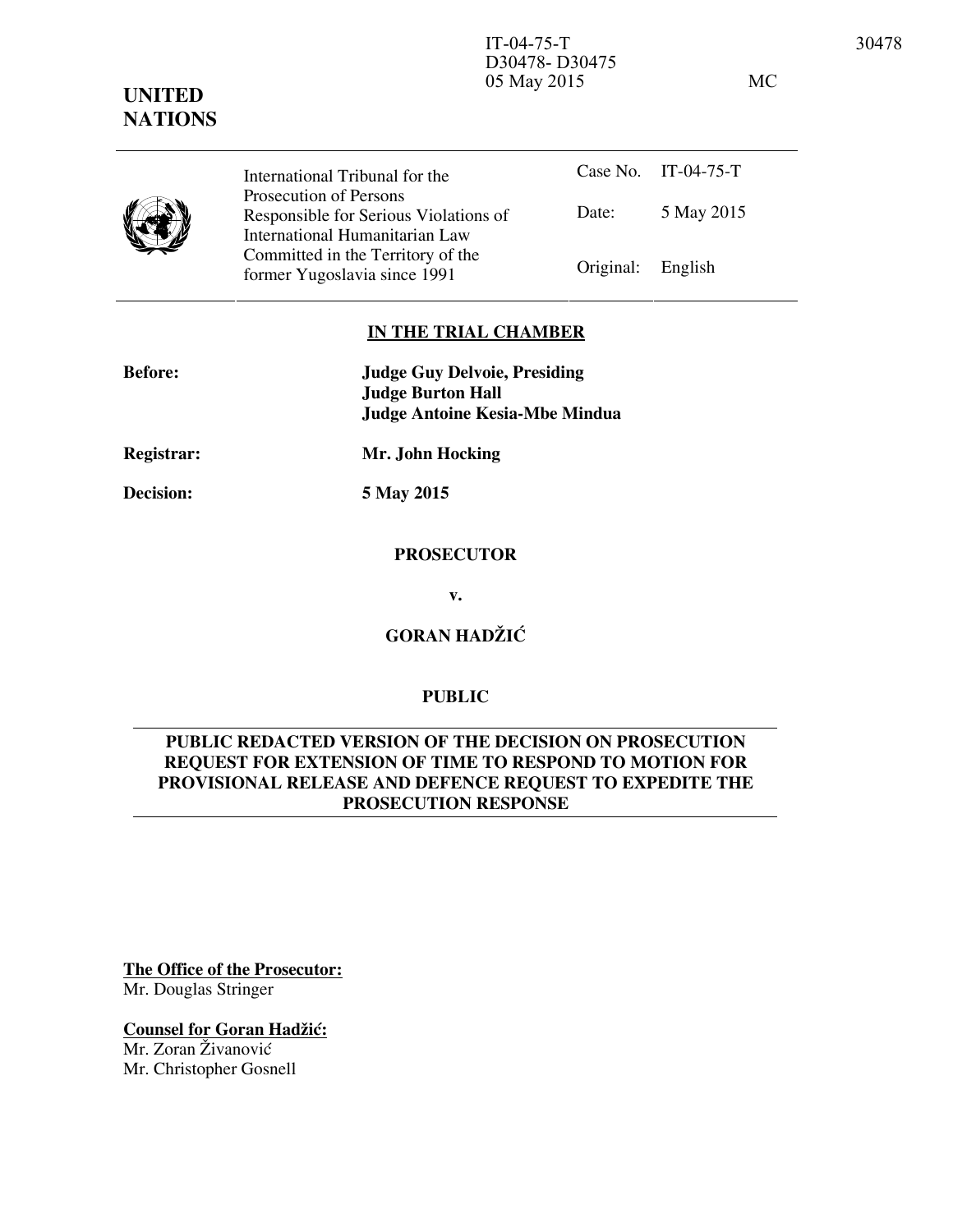**TRIAL CHAMBER II** of the International Tribunal for the Prosecution of Persons Responsible for Serious Violations of International Humanitarian Law Committed in the Territory of the former Yugoslavia since 1991 ("Chamber" and "Tribunal", respectively);

**NOTING** that, on 13 April 2015, Hadžić was granted provisional release by the Appeals Chamber and that on 20 April 2015, the Appeals Chamber modified the conditions of his provisional release ordering that he "shall return to the UNDU no later than three days prior to the final date of the MRI examination that is scheduled to take place [REDACTED]";<sup>1</sup>

**BEING SEISED OF** the "Urgent Motion for Provisional Release", filed by the Defence on 28 April 2015 ("Motion"), in which it requests, *inter alia*, that the Chamber decide the Motion expeditiously, including by modifying the deadlines for a response and a reply as may be appropriate ("Defence Request"); $^{2}$ 

**BEING FURTHER SEISED OF** the "Prosecution Request for Extension of Time to Respond to Goran Hadžić's Motion for Provisional Release filed on 28 April 2015", filed confidentially on 29 April 2015 ("Request for Extension of Time to Respond"), in which the Prosecution requests an extension until three days after receipt of the results of the MRI scan, the additional medical examinations ordered by the Trial Chamber,<sup>3</sup> and the Chamber's decisions on the "Prosecution Motion to Proceed with the Defence Case" and the "Prosecution's Proposal for Expediting Presentation of the Defence Case";<sup>4</sup>

**NOTING** that the Prosecution argues that: (i) it is premature for it to respond to the Motion before the abovementioned matters have been resolved; (ii) any prejudice to Hadžić in granting the extension will be negligible; and (iii) by having further information about Hadžić's health

 $\overline{a}$ 

<sup>1</sup> Decision on Urgent Interlocutory Appeal from Decision Denying Provisional Release, filed publicly with a confidential annex on 13 April 2013; Decision on Requests for Modification of the Conditions of Provisional Release (confidential), 20 April 2015 ("Decision on Modification of the Conditions of Provisional Release").

<sup>&</sup>lt;sup>2</sup> Motion, para. 24(ii). In the Motion, the Defence further requests that Hadžić be granted provisional release for the remainder of his scheduled period of chemotherapy treatment on the same conditions as ordered by the Appeals Chamber. It also requests the Chamber to defer any hearing and consideration of medical reports or testimony until after any disposition of the Motion. Finally, it requests leave to exceed the word limit. The Chamber will decide on these matters in its forthcoming decision on the Motion.

<sup>&</sup>lt;sup>3</sup> On 1 April 2015, the Chamber ordered further medical examination of Hadžić in order to assist it in determining whether Hadžić is fit to stand trial, including, *inter alia*, whether Hadžić has an ability to understand the essentials of the trial proceedings and has the capacity to instruct counsel. *See* Order for Further Medical Examination, 1 April 2015 and Further Order in Relation to Order for Further Medical Examination, 20 April 2015.

<sup>&</sup>lt;sup>4</sup> Request for Extension of Time to Respond, para. 7. The Chamber notes that also on 29 April 2015, the Prosecution filed the "Public Redacted Version of 'Prosecution Request for Extension of Time to Respond to Goran Hadžić's Motion for Provisional Release filed on 28 April 2015'". *See* Prosecution Motion to Proceed with the Defence Case, 2 March 2015 and Prosecution's Proposal for Expediting Presentation of the Defence Case, 24 March 2015.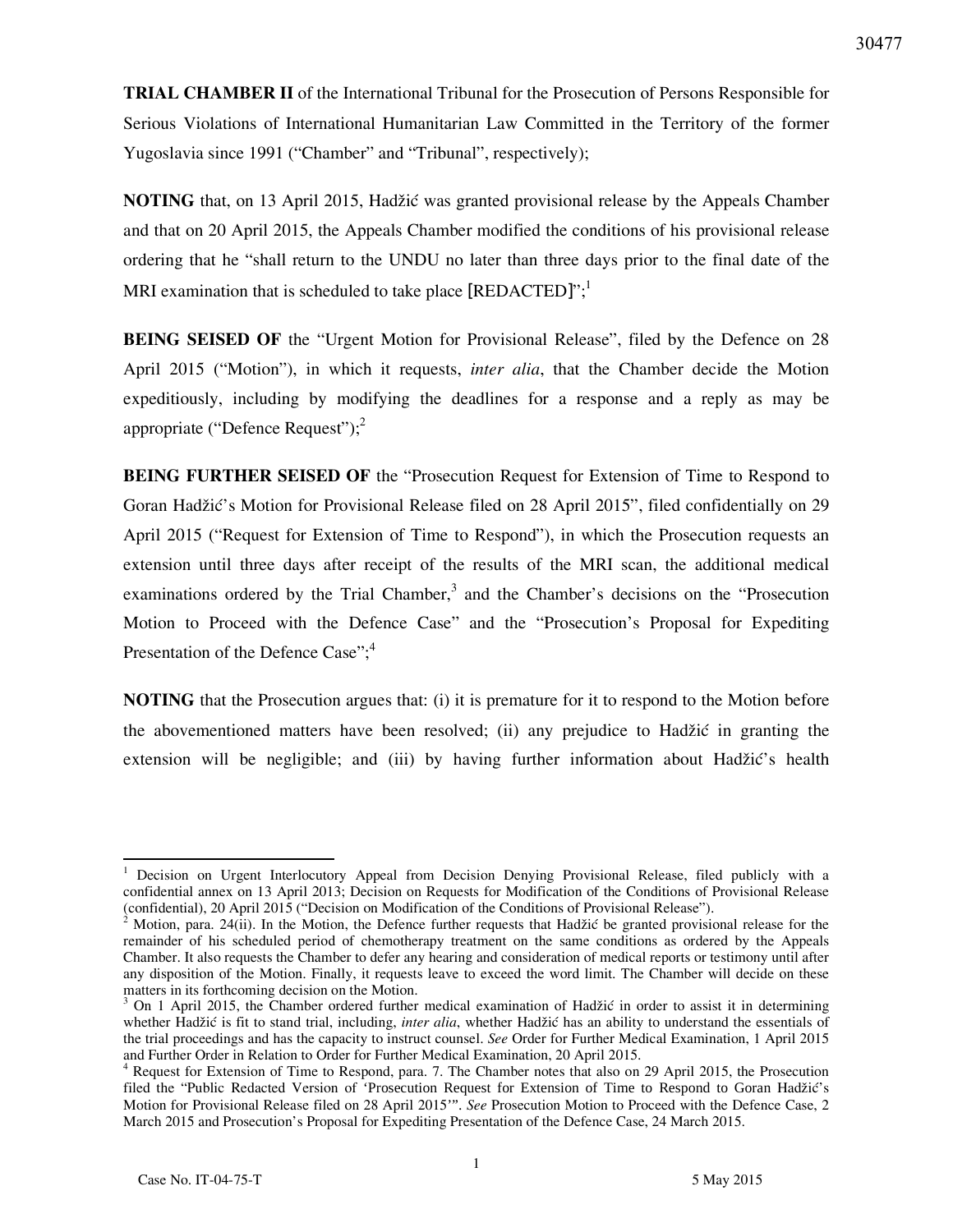condition, the parties and the Chamber will be in a better position to assess the factors relevant for the determination of the Motion and piecemeal litigation will be avoided;<sup>5</sup>

**NOTING** the "Response to Prosecution Request for Extension of Time to Respond to Goran Hadžić's Motion for Provisional Release filed on 28 April 2015", filed confidentially on 30 April 2015 ("Response to the Request for Extension of Time to Respond"), in which the Defence opposes the Request for Extension of Time to Respond arguing that: (i) the Motion is substantiated by existing medical reports and if the Prosecution wishes to rely on any future medical reports, it may do so by filing a motion once such reports are available; (ii) each day Hadžić spends in detention in his current condition is detrimental to his well-being; and (iii) past experience suggests that the scheduling and preparation of expert reports and testimony can occasion substantial delay; $<sup>6</sup>$ </sup>

**NOTING** that the Defence requests that the Prosecution be required to file a response to the Motion no later than one week from the filing of the Motion;<sup>7</sup>

**CONSIDERING** that Rule 126 *bis* of the Tribunal's Rules of Procedure and Evidence ("Rules") provides that a response to a motion shall be filed within fourteen days of the filing of the motion;

**CONSIDERING** that Rule 127 (A)(i) of the Rules provides that a Trial Chamber may, on good cause being shown, enlarge or reduce any time prescribed by or under the Rules;

**NOTING**, with regard to the Defence Request, that on 15 April 2015, the Deputy Registrar informed the Chamber and the parties that Hadžić is scheduled to undergo an MRI scan in [REDACTED]; 8

**NOTING** that the Motion was filed on 28 April 2015, eight days after the Defence was put on notice of the timeframe for Hadžić to return to the UNDU by the Appeals Chamber's Decision on Modification of the Conditions of Provisional Release of 20 April 2015;

**CONSIDERING** that any delay in issuing a decision on the Motion that may arise from allowing the Prosecution the full time prescribed by the Rules to prepare its response to the Motion will be a result of the timing of the Motion;

 $\overline{a}$ 

<sup>&</sup>lt;sup>5</sup> Request for Extension of time to Respond, paras 1-6. The Chamber notes that also on 30 April 2015, the Defence filed the "Public Redacted Version of 'Response to Prosecution Request for Extension of Time to Respond to Goran Hadžić's Motion for Provisional Release filed on 28 April 2015".

<sup>&</sup>lt;sup>6</sup> Response to Request for Extension of Time to Respond, paras 2, 3, 5.

<sup>&</sup>lt;sup>7</sup> Response to Request for Extension of Time to Respond, paras 2, 7.

<sup>8</sup> Deputy Registrar's Submission on MRI Scan Date (confidential), 15 April 2015.